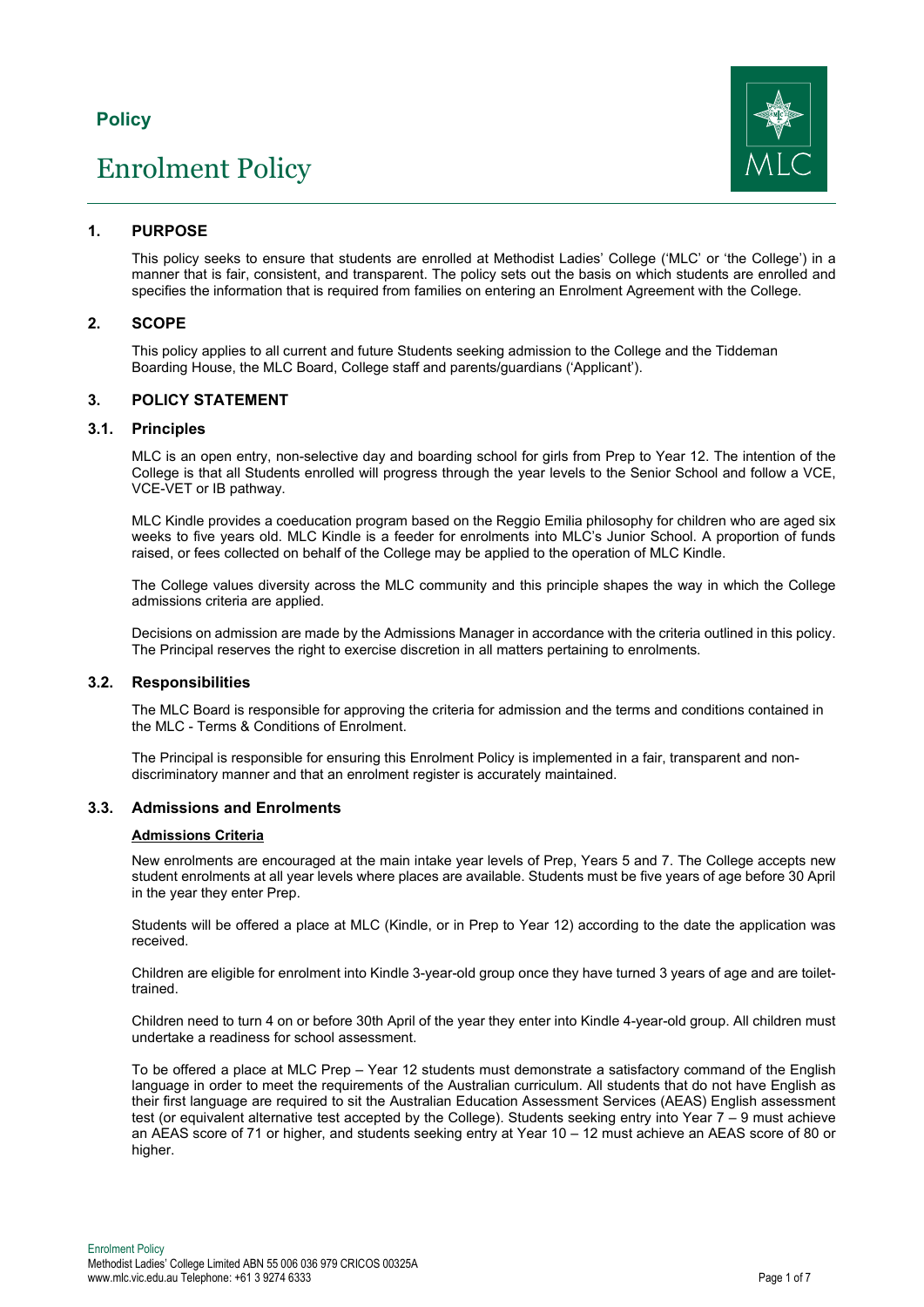## **Priority Order of Enrolment**

All Applicants must submit an Application for Enrolment to the College fully signed and completed, including any necessary associated paper work. Applications will only be recorded on the waiting list if the Applicant has correctly submitted to the College the Application for Enrolment form in the form required and with all relevant fees.

For Kindle enrolments, the College takes into consideration the suggested Commonwealth Government Priority Access guidelines for childcare service.

The College embraces equal opportunity and is inclusive in outlook and welcomes students from all backgrounds and faith traditions. When numbers outweigh the places available and at the discretion of the College, some applications may be given preference on the basis of early enrolment, position on the waiting list and on the following basis:

- i. Applicants who have members of their immediate families as present or past students of the College, including, but not limited to the:
	- a. Applicant's Sibling currently enrolled at MLC;
	- b. Mother of Applicant is an Old Collegian;
	- c. Grandmother of Applicant is an Old Collegian;
	- d. Applicant's Sibling is an Old Collegian; or
- ii. Applicants who are current permanent employees of the College seeking to enrol their child.

Where places are not immediately available on the basis of the application of the priority rules above, a waiting list will be maintained by the College. For wait list purposes those applications with a direct family connection to MLC will receive an enrolment advantage. This provides a one-year enrolment advantage for MLC Kindle applicants and a two-year advantage for Prep to Year 12 applicants.

International Students who are not Australian citizens will only be eligible for entry once all Australian government requirements have been satisfied, pre-requisite minimum English language standards have been formally verified.

The College reserves the right to refuse an application or remove an application from the waiting list if there are reasonable grounds for doing so.

#### **3.4. Enrolment Agreement**

When enrolling at MLC, families enter into an Enrolment Agreement with the College. The Enrolment Agreement requires agreement to Terms & Conditions of Enrolment, Fee Schedule, Parent Code of Conduct and Student Code of Behaviour and Discipline Policy. These documents are available on the College website.

## **3.5. Enrolment Procedure**

Applications for Enrolment are preferred at least 3 years' in advance of admission to Prep, Years 5 and 7. Outside this timeframe, Applications for Enrolment may be made at any time.

All families who are new to MLC are also expected to attend an Open Morning or College Tour as part of their introduction to the College. Enquiries and visits are always welcome and can be arranged by contacting the College.

In accordance with the College's Terms & Conditions of Enrolment, Applicants are required to make full disclosure in the Application for Enrolment. The College will provide reasonable adjustments, as appropriate, in line with the provisions stated in this Enrolment Policy.

The College will request and record the immunisation status of Kindle and Junior School students prior to enrolment.

The enrolment procedure is outlined below:

| Step 1:<br><b>Application for Enrolment</b> | Applicants are required to complete, in full, the Application for Enrolment Form<br>via the MLC website. The following supporting documents will need to be<br>forwarded to the College as part of the application: |  |
|---------------------------------------------|---------------------------------------------------------------------------------------------------------------------------------------------------------------------------------------------------------------------|--|
|                                             | Student Birth Certificate or Passport; and                                                                                                                                                                          |  |
|                                             | Immunisation records for applications for Prep to Year 6.<br>ii.                                                                                                                                                    |  |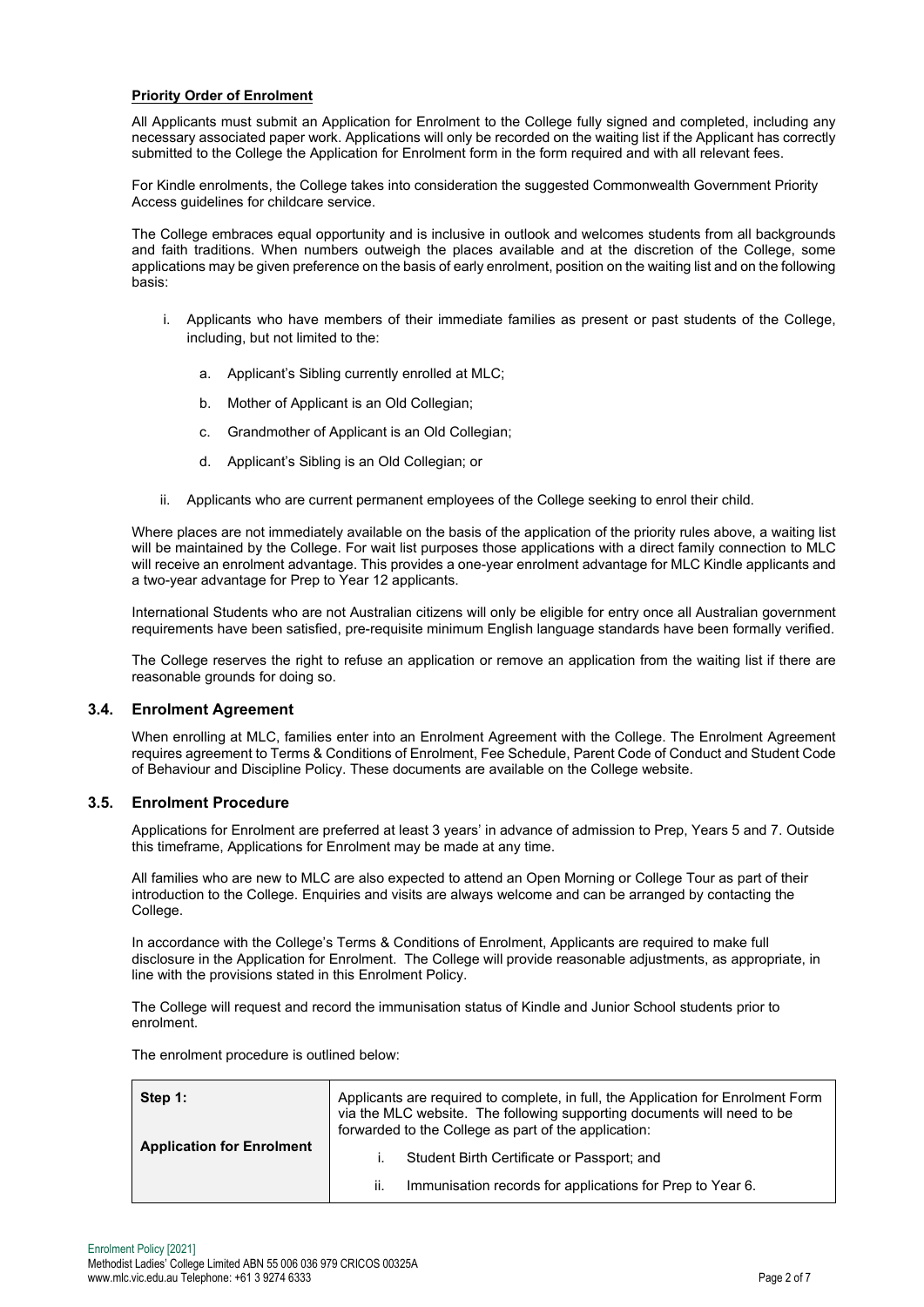|                                         | Upon receipt of the Application for Enrolment Form and Enrolment Fee:                                                                                                                                                                                                    |  |
|-----------------------------------------|--------------------------------------------------------------------------------------------------------------------------------------------------------------------------------------------------------------------------------------------------------------------------|--|
|                                         | The student's name is registered on the future list for the year and<br>i.<br>the year level nominated.                                                                                                                                                                  |  |
|                                         | ii.<br>The admissions team will be in contact 3 years prior to<br>commencement to start the enrolment process if the Applicant is<br>entering Prep, Year 5 or Year 7, or 12 months prior to<br>commencement for other year levels.                                       |  |
|                                         | Lodgement of the Application for Enrolment Form does not guarantee<br>enrolment of the Student at the College.                                                                                                                                                           |  |
|                                         | An application is required for entry into MLC Kindle, this application can be<br>made simultaneously when enrolling the Student into Prep - Year 12 to incur a<br>single Application Fee.                                                                                |  |
| Step 2:<br><b>Pre-Enrolment Student</b> | All Applicants are required to complete a Pre-Enrolment Student Statement (3<br>years in advance for main intake years and 12 months in advance for other<br>year levels), which requests the following information to meet College and<br>government requirements:      |  |
| <b>Statement</b>                        |                                                                                                                                                                                                                                                                          |  |
|                                         | i.<br>religious denomination;                                                                                                                                                                                                                                            |  |
|                                         | ii.<br>information about the language(s) the Student speaks and/or<br>hears at home;                                                                                                                                                                                     |  |
|                                         | iii.<br>names and addresses of the Student and Applicants; telephone<br>numbers (home, work, and mobile) of Applicants;                                                                                                                                                  |  |
|                                         | iv.<br>most recent school report                                                                                                                                                                                                                                         |  |
|                                         | information on additional learning needs (for example, whether<br>۷.<br>the Student requires additional support in relation to mobility,<br>language, social skills development, welfare needs, challenging<br>behaviours, adjustments to the curriculum, etc.); and     |  |
|                                         | vi.<br>any parenting agreements, parenting plans or court orders,<br>including any carer orders, or relevant VISA's for international<br>students.                                                                                                                       |  |
|                                         | After lodgement of the Pre-Enrolment Statement, College staff may need to<br>request further information, for example in relation to any parenting orders,<br>medical conditions or additional learning needs the Applicant has noted on the<br>Pre-Enrolment Statement. |  |
|                                         | If information requested is not provided, the College may not be able to enrol<br>the Student.                                                                                                                                                                           |  |
| Step 3:                                 | Upon receipt of the Pre-Enrolment Student Statement an interview may be<br>conducted with the relevant Head of School or their nominated representative,<br>if requested by the College or Applicant.                                                                    |  |
| <b>Interview</b>                        | Any Disability or other special needs are noted and discussed with the<br>Applicant at the interview. The Applicant may be required to provide additional<br>information before the process can continue.                                                                |  |
|                                         | To assist the Principal in making a determination regarding enrolment, the<br>College may request:                                                                                                                                                                       |  |
|                                         | i.<br>a reference on the Applicant's or Student's general character and<br>maturity and/or other matters that would be relevant to consideration<br>of the application; and                                                                                              |  |
|                                         | evidence to show that the prospective Student and the family would be<br>ii.<br>supportive of the mission of the College and its expectations for<br>students and Applicants, and capable of paying fees.                                                                |  |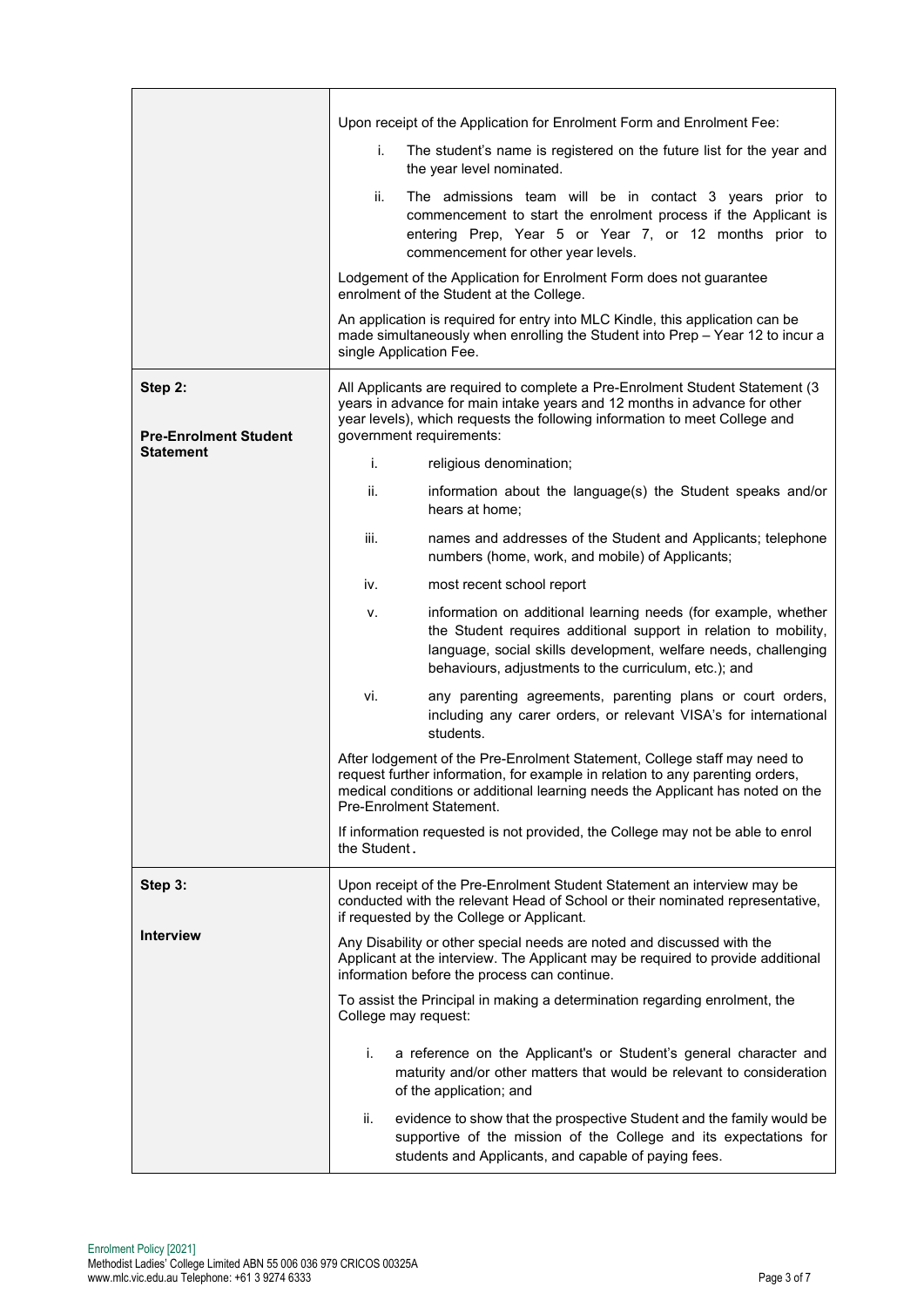| Step 4a:<br><b>Notification of non-</b><br>acceptance<br><b>OR</b> | For those Applicants not being offered an offer of enrolment at the College,<br>written notification will be sent to the Applicant.                                                                                                                                                                                                                                                                                                                                                                                                           |
|--------------------------------------------------------------------|-----------------------------------------------------------------------------------------------------------------------------------------------------------------------------------------------------------------------------------------------------------------------------------------------------------------------------------------------------------------------------------------------------------------------------------------------------------------------------------------------------------------------------------------------|
| Step 4b:                                                           | A Letter of Offer to Applicants being offered a place at the College will be<br>communicated in writing to the Applicant.                                                                                                                                                                                                                                                                                                                                                                                                                     |
| <b>Letter of Offer</b>                                             | The Letter of Offer includes an Acceptance of Offer of Enrolment Form for the<br>Applicant's signature to confirm acceptance of the Enrolment Agreement.                                                                                                                                                                                                                                                                                                                                                                                      |
| Step 5:<br><b>Acceptance of Offer</b>                              | For those Students that receive a Letter of Offer indicating acceptance to the<br>College, in order to accept an offer of enrolment to the College, agreement by<br>Applicants to the Fee Schedule, Parent Code of Conduct, Student Code of<br>Behaviour and Discipline Policy and the Terms & Conditions of Enrolment<br>must be confirmed by the signature of both parents (unless a court order<br>provides otherwise, and a copy is given to the College). Acceptance includes<br>payment of the Enrolment Fee by the specified due date. |
|                                                                    | The Student's place in the College is not confirmed until all documents and<br>fees as requested by the College have been received. This includes, among<br>other things receipt of a signed Acceptance of Offer of Enrolment Form from<br>the Applicant.                                                                                                                                                                                                                                                                                     |
| Step 6:                                                            | Confirmation of enrolment letter provided by the College to acknowledge<br>acceptance of the offer.                                                                                                                                                                                                                                                                                                                                                                                                                                           |
| <b>Confirmation of enrolment</b>                                   | A pre-commencement meeting with the Head/Deputy Head of School and the<br>Applicant will be held prior to commencing at the College in a main intake year<br>(Prep, Year 5 and 7). An interpreter may be organised, if required.                                                                                                                                                                                                                                                                                                              |

#### **Acceptance into the Tiddeman Boarding House**

Students can be considered for entry into MLC's Tiddeman Boarding House once they have met the College enrolment criteria and are in Year 7 to 12.

An interview with the Head of Boarding is required prior to an offer to board at the Tiddeman Boarding House being made. Decisions regarding admission to the Boarding House are made by the Admissions Manager.

Applicants must sign an MLC Boarding Acceptance Agreement to accept a place in the Tiddeman Boarding House.

#### **Enrolment Procedure for International Students**

MLC is a school registered on the Commonwealth Register of Institutions and Courses for Overseas Students (CRICOS). Australian law requires students who are not Australian Citizens, or Permanent or Temporary Residents to obtain an Australian Student Visa prior to entering Australia.

Places will be offered to international students based on the date of application and in accordance with the College's requirements for English language proficiency, approved accommodation, welfare arrangements and grant of the relevant Visa. These requirements are detailed on the College website.

There are additional Terms & Conditions of enrolment applicable to International Students as detailed on the College website

## **3.6. Withdrawal or Deferral**

If a Student is enrolled and then withdraws before the scheduled commencement date or defers to a year where only a waiting list exists, all fees previously paid, except the Application Fee and the Enrolment Fee, will be returned provided the College has been provided with one full term's advance notice.

Applicants may make a request to defer an accepted place for entry to a later year in accordance with the terms stated in the Terms & Conditions of Enrolment.

## **3.7. Continuing Enrolment**

Once a student has commenced at the College, their enrolment is continuous through to Year 12 unless the Student is formally withdrawn at the initiative of the College or the Applicant.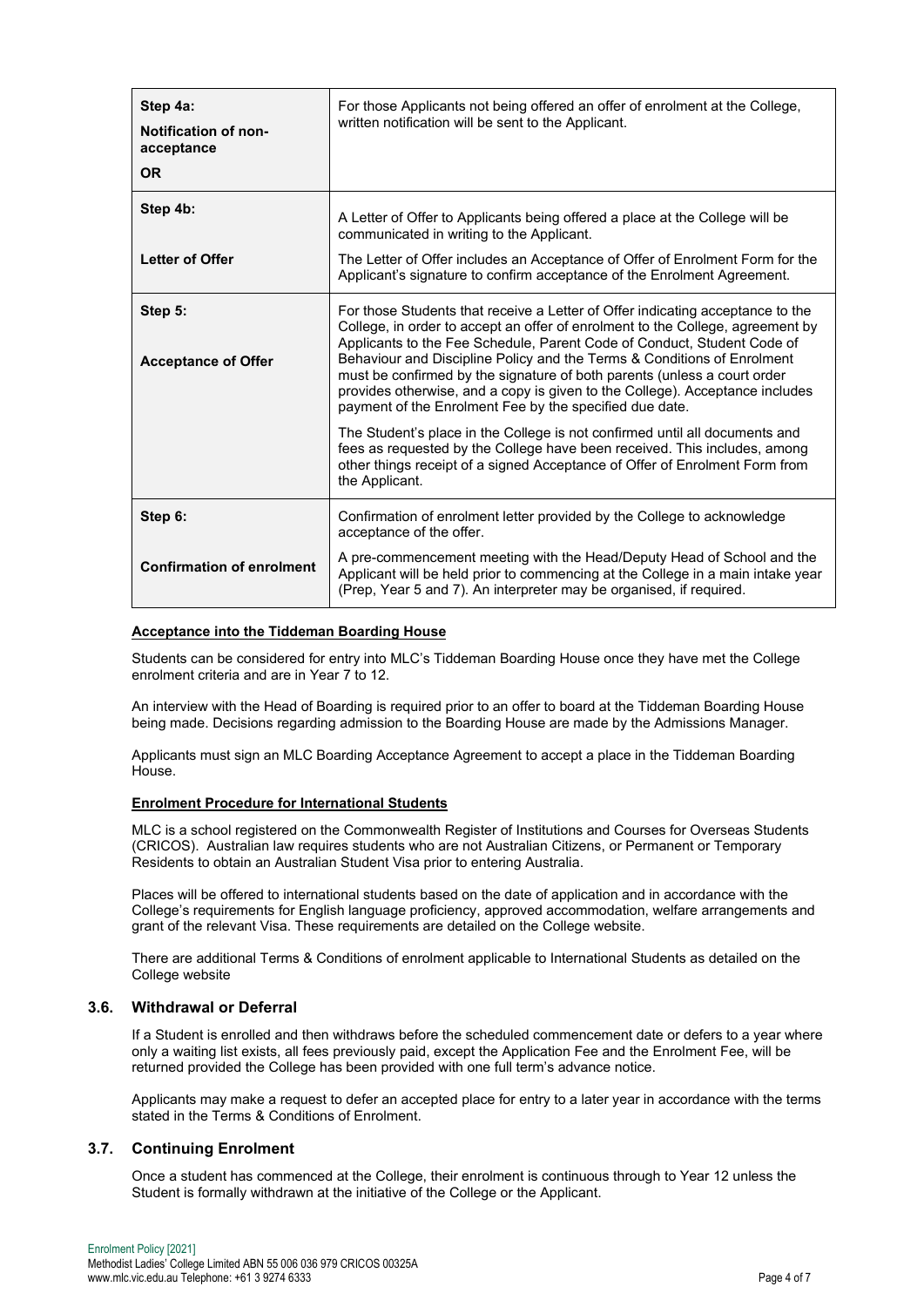## **3.8. Appeals Process**

Where the College does not offer a place to a child for enrolment in the College, Applicants may appeal the College's decision within 3 weeks of being notified they have not received an offer of enrolment.

The appeal must be in writing, signed by the Applicant and include the grounds for appeal.

The College will assess and make a determination for appeals on a case-by-case basis. The College may preference students as set out in this Enrolment Policy or Terms and Conditions and permitted by the Education and Training Reforms Act 2006 (Vic). The College will notify the Applicant of the outcome of the appeal within 2 weeks of receiving the appeal.

If Applicants are not satisfied their appeal was adequately considered, Applicants can escalate their appeal in accordance with the College's Complaints, Grievances and Appeals Policy.

## **3.9. Reasonable adjustments**

Where information obtained by the College indicates that a Student has a disability, the Principal, or their delegate, will consult with the Applicant and the Student to determine whether the disability would affect the Student's ability to participate in or derive substantial benefit from the educational program at the College or a residency in the MLC Boarding House. Should the Principal's delegate conduct the consultation, they will make a recommendation to the Principal as to whether an offer of enrolment should be made to the Applicant. Following the consultation, the College will assess whether it is necessary to make an adjustment, and whether that adiustment is reasonable.

The College will take into account relevant circumstances and interests when identifying what is a reasonable adjustment, including the following:

- i. the nature of the Student's disability;
- ii. the information provided by, or on behalf of, the Student about how the disability affects the Student's ability to participate;
- iii. views of the Student, or an associate of the Student, about whether a proposed adjustment is reasonable and will enable the Student with a disability to access and participate in education opportunities and where relevant, boarding school life on the same basis as children without disabilities;
- iv. information provided by, or on behalf of, the Student about his or her preferred adjustments;
- v. the effect of the proposed adjustment on the Student, including the Student's ability to participate in courses or programmes and achieve learning outcomes and independence;
- vi. the effect of the proposed adjustment on anyone else affected, including the education provider, staff and other students or boarders; and
- vii. the costs and benefits of making the adjustment.

The Principal may require the Applicant to provide medical, psychological or other reports from external specialists, and/or require an independent assessment of the Student to enable the Principal to determine what adjustments are necessary and whether they are reasonable (having regard to the criteria above for determining reasonable adjustments).

If reasonable adjustments are necessary to enable a Student to enrol in or participate at the College or reside in the MLC Boarding House, the College will make those adjustments to the extent that they do not involve unjustifiable hardship. In determining whether an unjustifiable hardship would be imposed on the College, the Principal will take into account the relevant circumstances of the case, including:

- i. the nature of the benefit or detriment likely to accrue or be suffered by any persons concerned (such as other students, staff, the College community, the Student and the family of the student). This includes (without limitation):
	- costs resulting from the Student's participation in the learning environment, including any adverse impact on learning and social outcomes for the Student, other students and teachers;
	- benefits deriving from the Student's participation in the learning environment, including positive learning and social outcomes for the Student, other students and teachers;
	- the effect of the disability of the Student;
- ii. the College's financial circumstances and the estimated amount of expenditure required to be made by the Community - including costs associated with additional staffing and the provision of special resources or modification of the curriculum;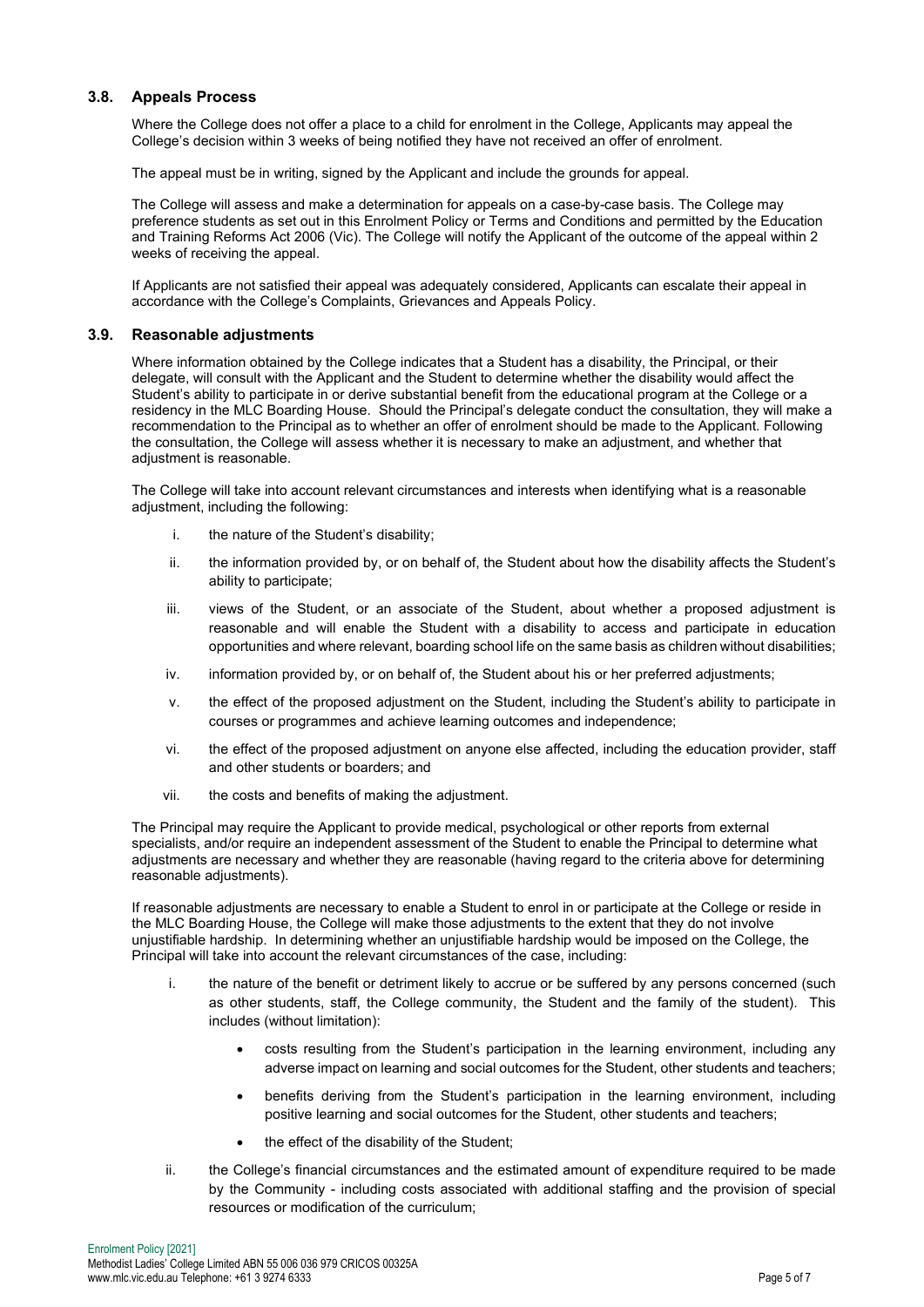- iii. the impact of the adjustments on the College's capacity to provide education of high quality to all students while remaining financially viable;
- iv. the availability of financial and other assistance to the College (such as financial incentives, subsidies or grants available to the College as a result of the Student's participation); and
- v. the nature of the Student's disability, their preferred adjustment, any adjustments that have been provided previously and any recommended or alternative adjustments.

The Principal will discuss with the Student and the Applicant (as appropriate) any concerns that it has regarding any proposed adjustment that would cause unjustifiable hardship to the College.

If the Principal is satisfied that it has sufficiently consulted the Student and the Applicant (as appropriate), and the adjustments required are not reasonable or would cause unjustifiable hardship, the College may decline to offer the Student a position or may defer the offer.

#### **3.10. Scholarships**

The MLC Scholarship Program is opened annually approximately twenty months prior to the year of commencement and is available to both current Students of the College and new students wishing to attend. Available scholarships are advertised on the MLC website.

Scholarship applications are subject to the Scholarship Terms and Conditions and also the MLC Terms & Conditions of Enrolment.

#### **3.11. Enrolment Register**

MLC has an enrolment register that is a permanent record of the students admitted to the College. The enrolment register determines those Students for whom attendance must be registered and monitored. The College has processes and procedures in place to ensure that the register is kept up to date.

Parents of future Students should communicate any change of address to MLC Admissions via email/in writing so that contact can be maintained. The College will take reasonable efforts to maintain up to date contact details for all families, however, failure to communicate a change of address could mean a loss of enrolment opportunity.

If false or misleading information is provided in the Application, the College reserves the right to cancel the offer of enrolment.

Students attending the College on a cultural visit (less than 12 weeks) enter Australia on a tourist visa and are visitors to MLC and not enrolled Students.

#### **3.12. Data Collection**

Under the *Australian Education Act 2013* (Cth), the College is required to collect student background characteristics data as part of the enrolment process and report this data to the VCAA or other assessment agent when requested. MLC's Annual Report will include a report on the characteristics of students at the College.

#### **3.13. Privacy**

The College collects personal information, including sensitive information regarding parents, guardians and students, during and subsequent to the enrolment process in accordance with its [Privacy Policy](https://www.mlc.vic.edu.au/global-footer-nav/privacy-policy) . The primary purpose of collecting such information is to enable the completion of the enrolment process and, during the course of enrolment to provide for the best interests of students. Please refer to the [Privacy Policy](https://www.mlc.vic.edu.au/global-footer-nav/privacy-policy) for more information.

## **4. DEFINITIONS**

**"Acceptance of Offer of Enrolment Form"** means the form sent to the Applicant for the Applicant to indicate to the College that it is accepting an offer of enrolment from the College by accepting the Enrolment Agreement.

"**Applicant**" means the person/s set out in the Applicant for Enrolment Form being the parent/s and/or guardian/s of the Student seeking enrolment at the College.

"**Application for Enrolment**" means the document which the Applicant is required to complete in order to be eligible to be considered for enrolment at the College.

"**Disability**", in relation to a Student, means:

- (a) total or partial loss of the Student's bodily or mental functions; or
- (b) total or partial loss of a part of the body; or
- (c) the presence in the body of organisms causing disease or illness; or